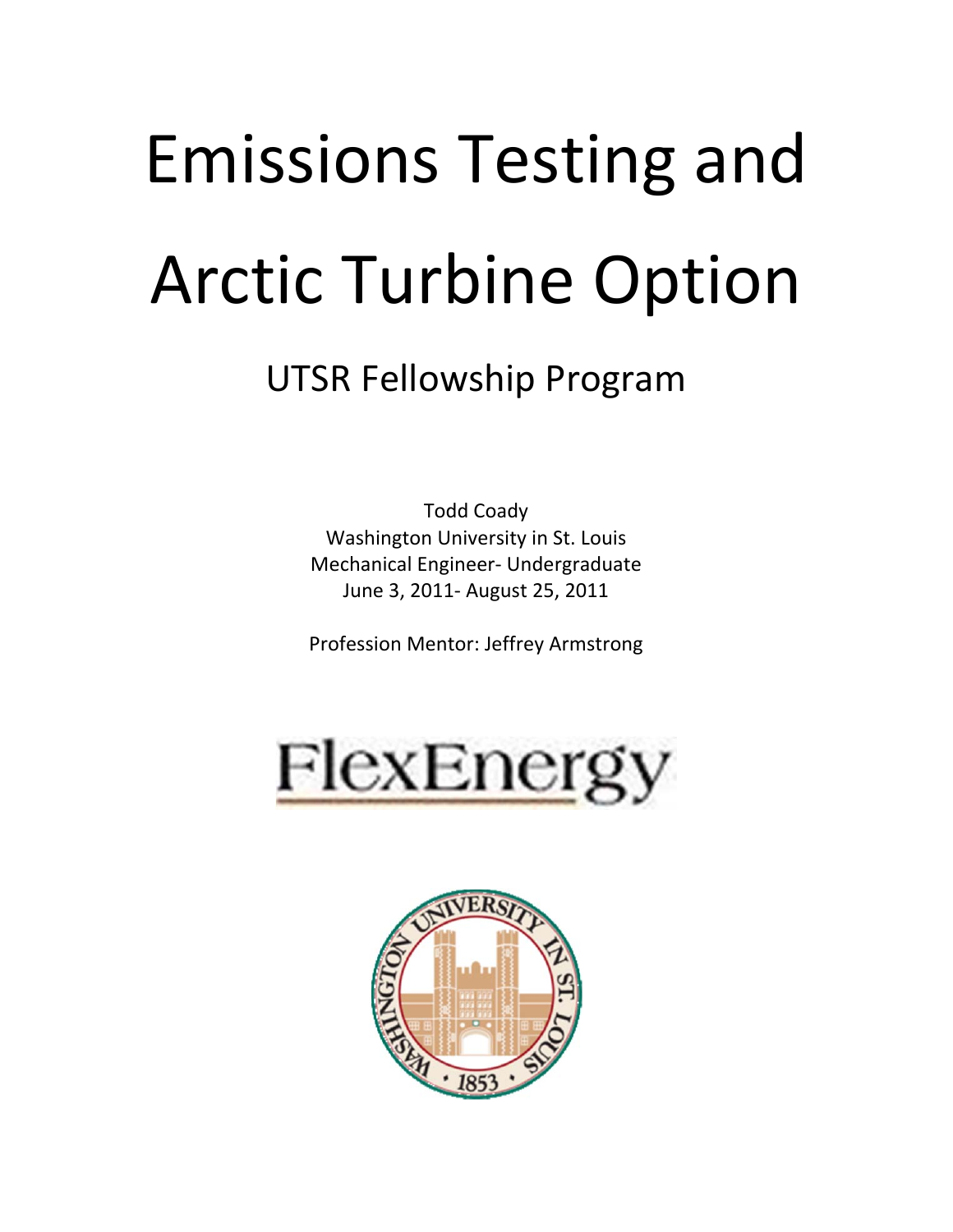#### **Introduction:**

FlexEnergy is a leading manufacturer in the small gas turbine industry. With FlexEnergy's innovative technology, they guarantee one of the cleanest power platforms in the world. During my twelve week stay with FlexEnergy in Portsmouth, New Hampshire, I worked on a variety of projects, including emissions testing and the arctic turbine option. A newly designed, improved version of the MT250 must pass the CARB (California Air Resources Board) emission requirements for distributed generation. Strict emissions standards required the modification of the combustor in the redesigned turbine to the low NOx emissions level. My role with FlexEnergy included testing the 250 kW recuperated gas turbine for levels of NOx, CO, and VOCs. Lean blowout testing was also performed to ensure that any changes to the combustor would have sufficient static stability (lean blowout margin).

FlexEnergy is also in the business of microturbines for very cold (‐40° C and below) temperature applications. One objective of the arctic turbine option was to determine the how cold a modified turbine could survive in an unenclosed application. Currently, Flex is manufacturing microturbines for an outdoor site, which must withstand low ambient temperatures (‐40°C) and a high altitude of 7,000 ft. My research at Flex required identifying parts of the MT 250 that would need modification or replacement at ‐40°C and colder.

#### **Test I: Emissions and Blowout Testing**

According the new CARB emissions specifications, the following standards must be met:

|      | Pollutant   Emission Standard (Ibm/MW-hr) |
|------|-------------------------------------------|
| NO.  | 07                                        |
| -CO. | .10                                       |
| vnr  | ΩD                                        |

**Table 1:** CARB standards after 2007

These CARB standards are significantly stricter than those in years prior to 2007, and adjustments to combustor had to be made to ensure that the machine would pass such criterion. The first emissions tests were done using a combustor with dilution hole size of XX.xx mm, as seen in the figure below: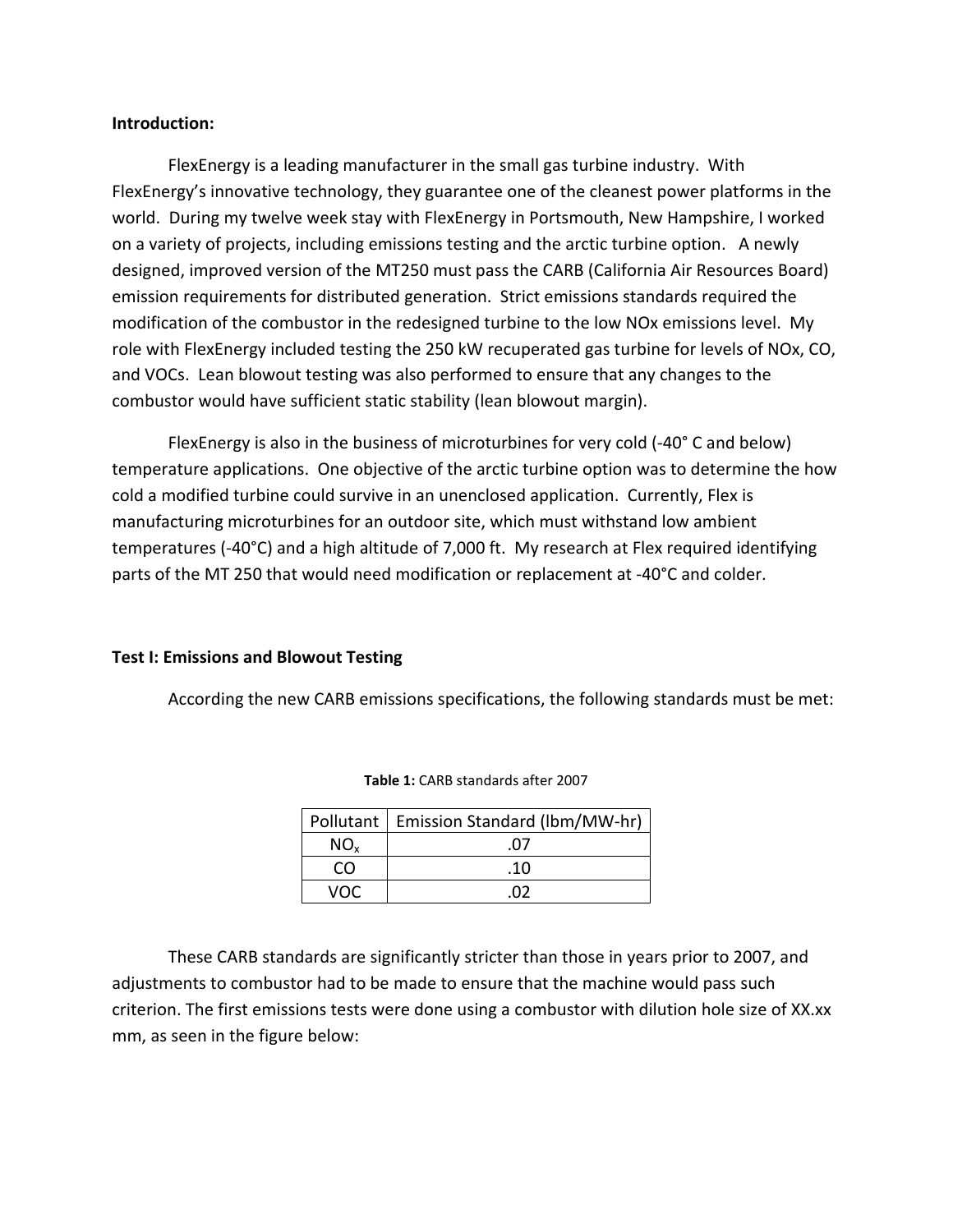

**Figure 1**: Combustor for first emissions tests (Dilution Hole Size Ø XX.xx mm)

Each emissions test conducted was considered to use the maximum amount of cogeneration credit of XXX. NOx and CO levels were found to be as follows for this combustor with varying flowpath temperatures:



**Figure 1**: Emissions data for XX.xx mm Dilution Hole Size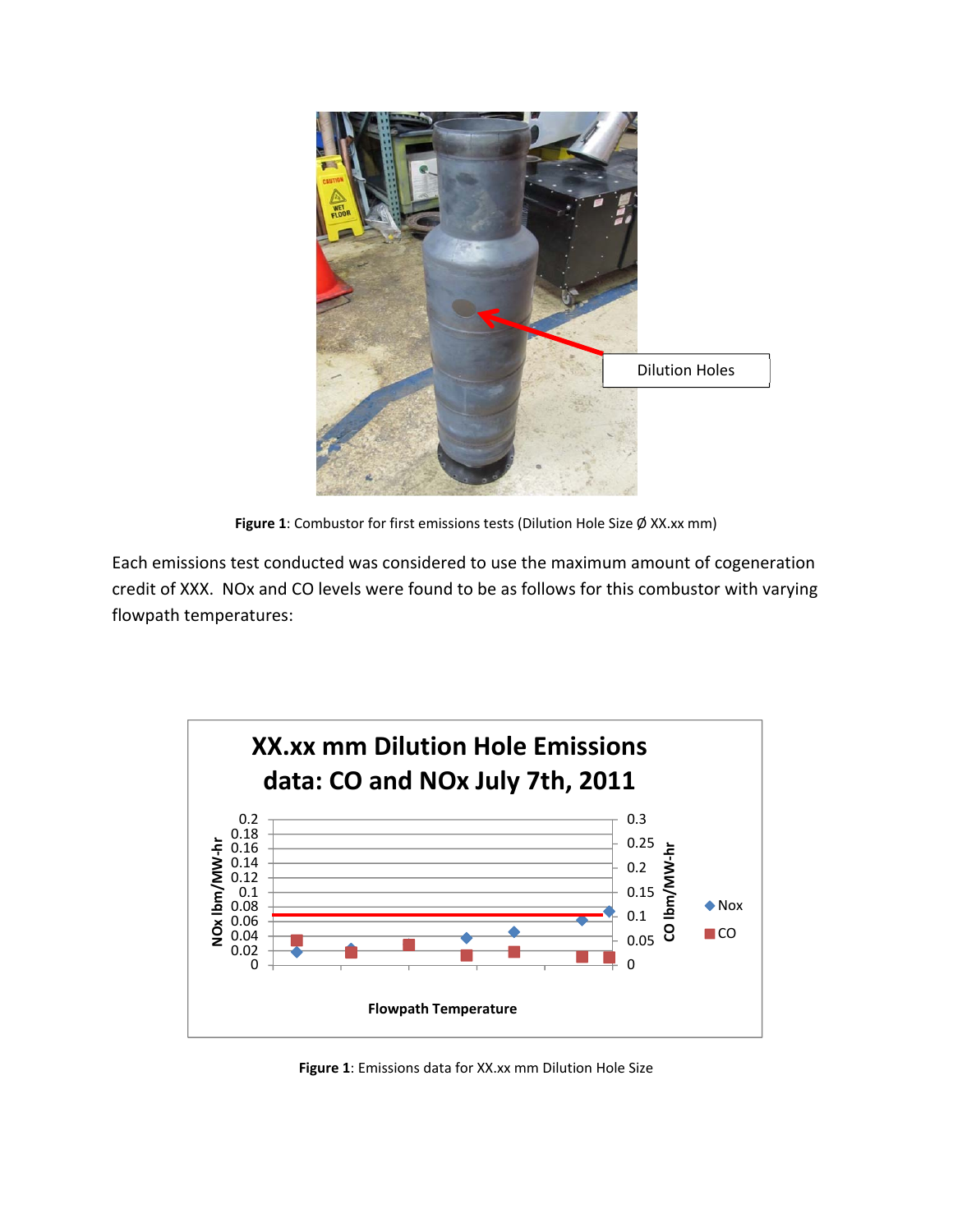The data shows that CO emissions will always pass the CARB emission requirements, but NOx will fail at the higher flowpath temperatures. A design change in the combustor will lower emissions. Reducing the dilution hole size will lead to leaner flow through the combustor, which decreases NOx emissions. Leaner flow will increase CO emissions, especially at lower temperatures, and will also cause a flameout at a higher power rating.

To see the effect of smaller dilution holes, a new combustor with dilution holes of diameter YY.yy mm was tested for emissions, and the following results were found:



**Figure 2**: Emission data for YY.yy mm Dilution Hole Size

The second test with the smaller dilution holes shows that NOx drops significantly, and it always remains under the CARB standards for all flowpath temperatures. CO emissions, for lower flowpath temperatures, increases. Fortunately for the range of concern in terms of the flowpath temperature, these CO emissions levels are acceptable and will pass CARB emissions standards.

The downfall of having smaller dilution holes in a combustor is the possibility of flameout at a lower power rating. Lean blowout tests were performed on both combustors to find the power rating at which G3 flames out. The following results were obtained: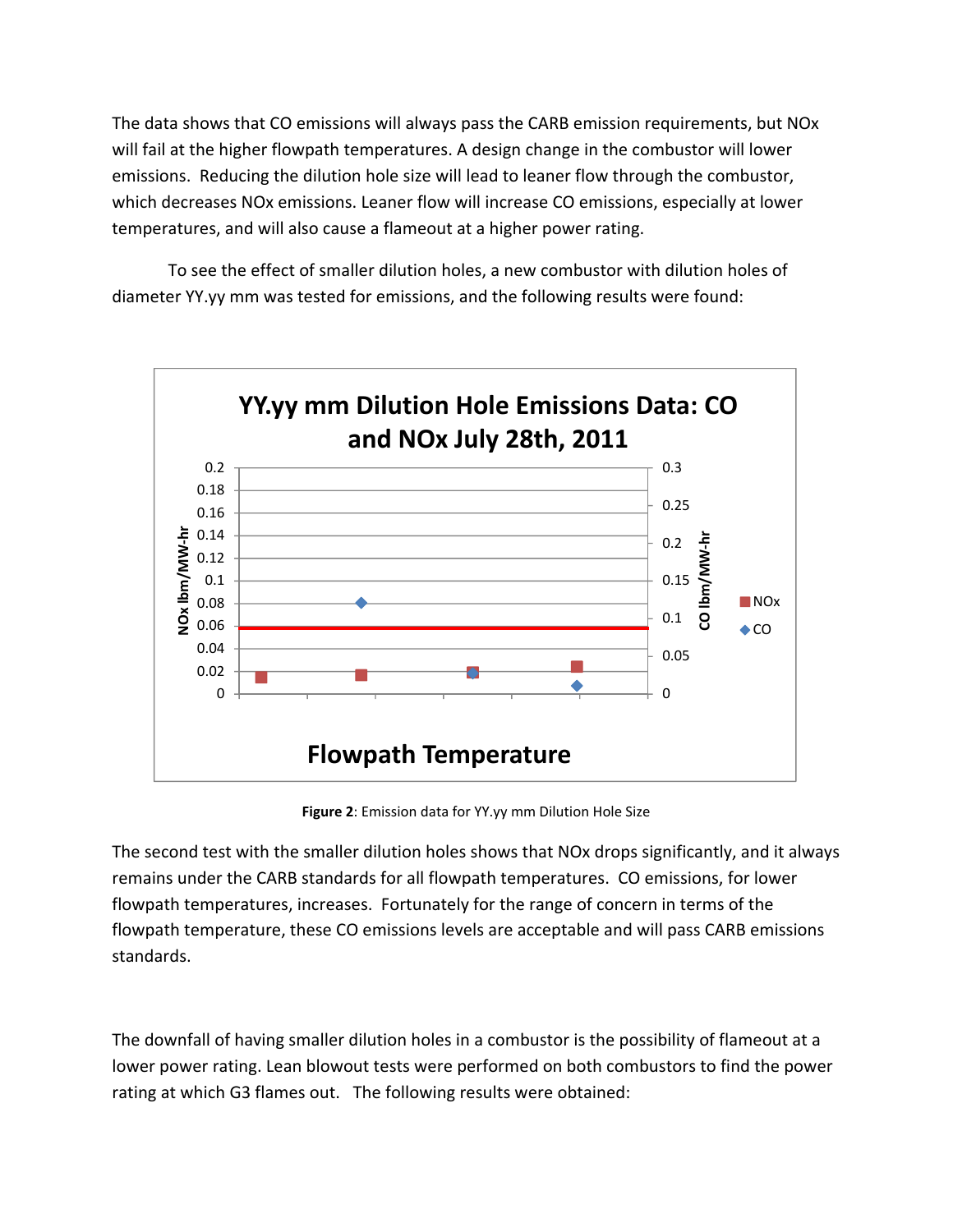| <b>LBO Data</b>  |               |               |  |
|------------------|---------------|---------------|--|
| <b>Dilution</b>  | YY.yy mm      | XX.xx mm      |  |
| <b>Hole Size</b> | <b>Rating</b> | <b>Rating</b> |  |
| <b>Trial 1</b>   | 1.05          | 0.88          |  |
| <b>Trial 2</b>   | 1.05          | 1.08          |  |
| <b>Trial 3</b>   | 1.03          | 0.97          |  |
| <b>Average</b>   | 1.04          | 0.98          |  |

**Table 2**: Lean Blowout Tests for XX.xx mm Dilution Holes and YY.yy mm Dilution Holes

After three trials, the YY.yy mm dilution holes average a higher rating at which flameout occurs. The ambient temperature during the XX.xx mm test averaged between 90°F ‐ 95°F. The ambient temperature during the YY.yy mm test averaged between 80°F ‐ 85°F. A higher ambient temperature will cause a flameout to occur at a high power rating. The data in Table 2 was corrected to ISO day conditions, and normalized against the objective lean blowout limit. The number of less than 1.0 is the goal.

Considering the above results, a hot day with the YY.yy mm dilution holes could result in a flame out at a much higher power rating. Also, ruling out the 1.08 power rating, the average for the XX.xx mm dilution holes is much lower than the given rating of 0.98. The YY.yy mm dilution holes do not meet the required blowout standards for FlexEnergy, so a new dilution hole diameter must be determined.

Since CO emissions pass CARB standards for all flowpath temperatures of concern, only a careful analysis of NOx levels is required. Also, to keep emissions levels low, COGEN credit may be used. The following results were obtained, showing the difference between 0% COGEN used and 100% COGEN used.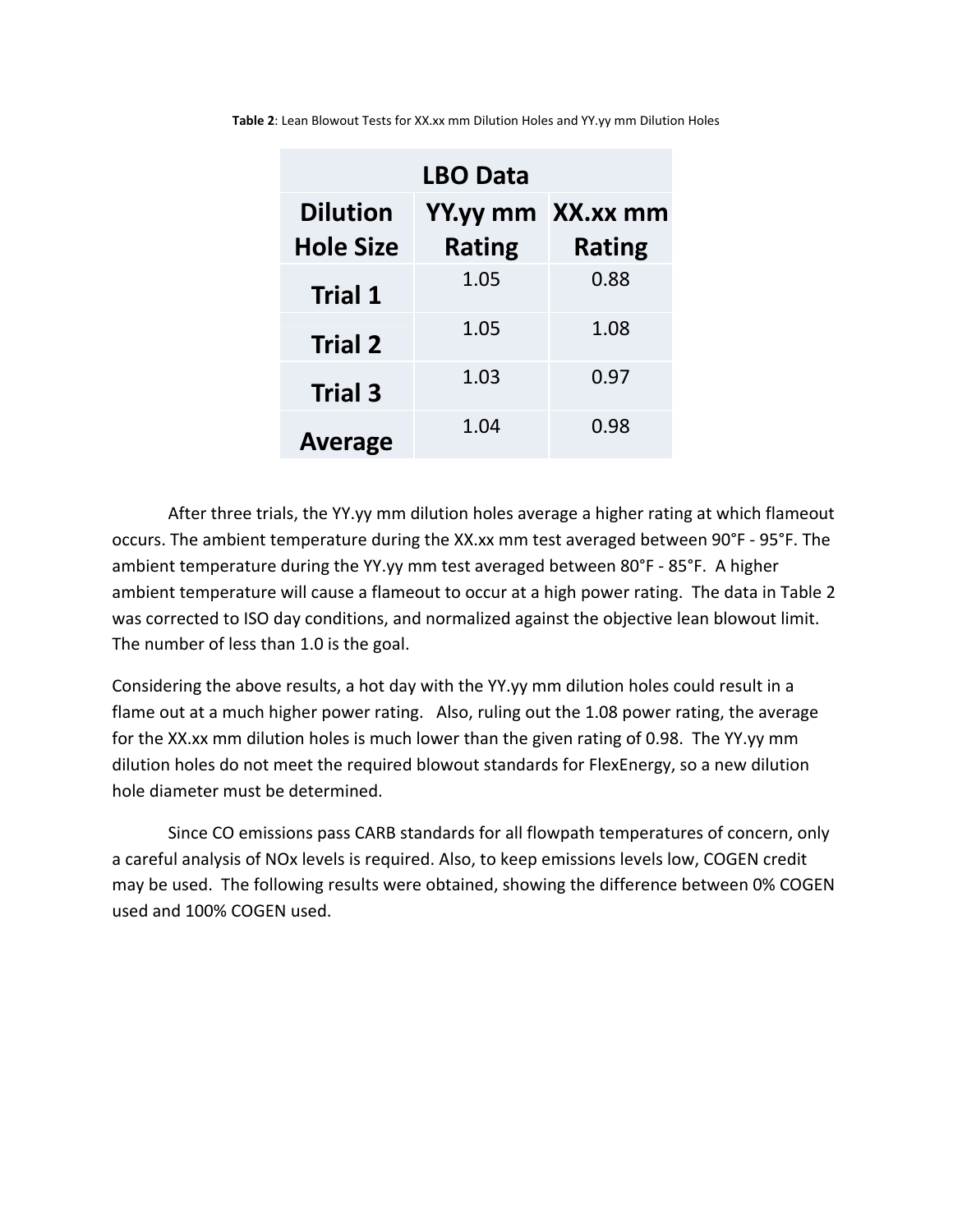

**Figure 3**: NOx emissions from XX.xx mm and YY.yy mm dilution holes, with and without COGEN credit

Without COGEN credit, the NOx emissions on the XX.xx mm will not pass CARB standards. When corrected with COGEN credit and engine degradation, the XX.xx mm dilution holes will still fail at the maximum flowpath temperature. The YY.yy mm dilution holes pass CARB standards with‐ and without‐COGEN credit.

Considering the gap between the XX.xx mm and YY.yy mm dilution holes, it was decided to increase the dilution hole diameter to ZZ.zz mm. The following results were found:

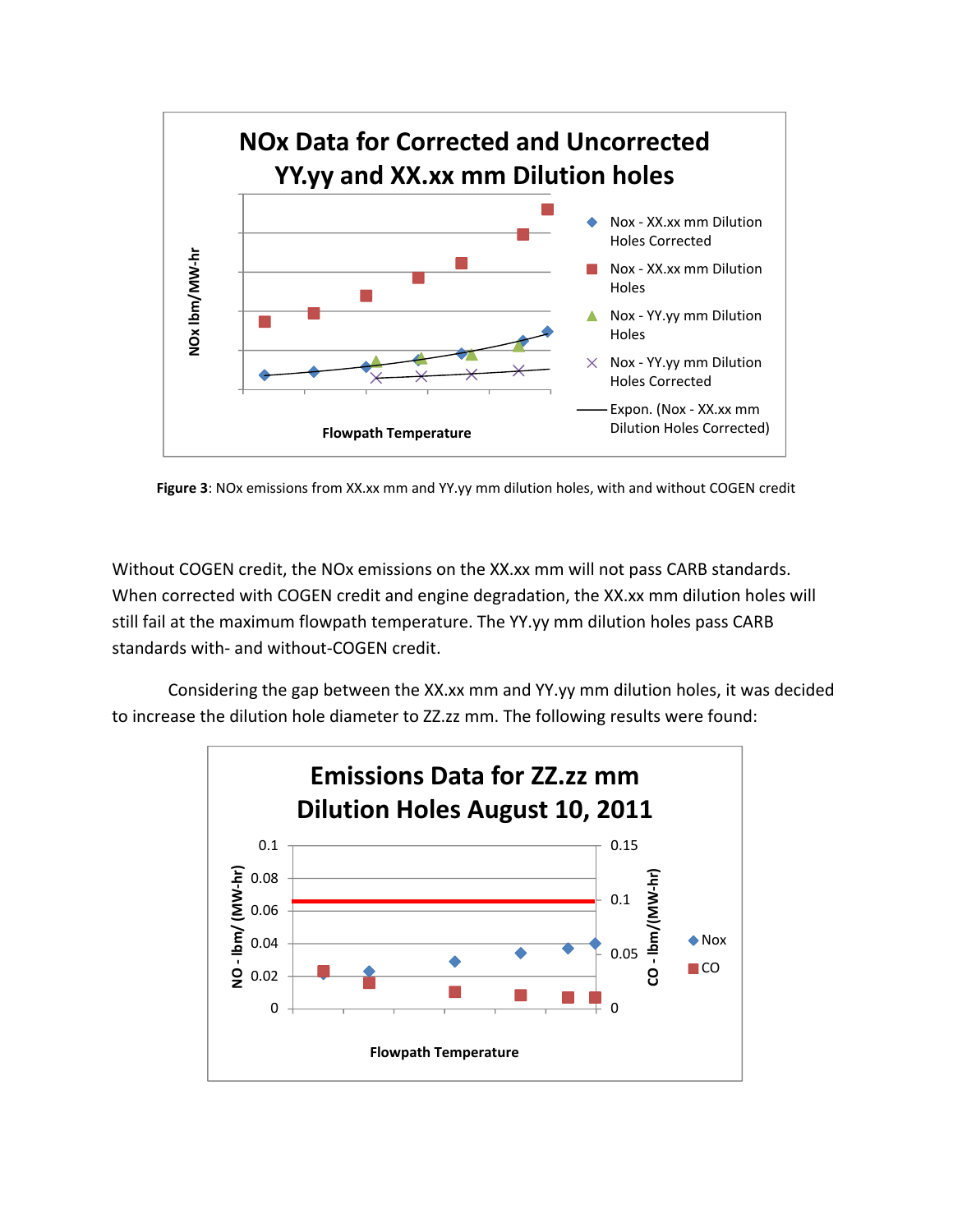NOx and CO emissions with this combustor pass for all flowpath temperatures by a large margin. Lean blowout tests were also conducted on this combustor, and the following results were obtained:

| LBO Data       |              |  |
|----------------|--------------|--|
| <b>Trial</b>   | <b>KWpct</b> |  |
| 1              | 0.93         |  |
| $\overline{2}$ | 0.98         |  |
| 3              | 0.96         |  |
| Average        | 0.96         |  |

**Table 3**: Lean Blowout Ratio for ZZ.zz dilution holes

Lean blowout data shows that this combustor will not flameout under normal conditions. Table 3 shows the corrected ISO day blowout ratios relative to the objective. Taking a close look at the NOx emissions, which were of concern, shows that this modified combustor will pass emissions and is a good choice for emissions testing: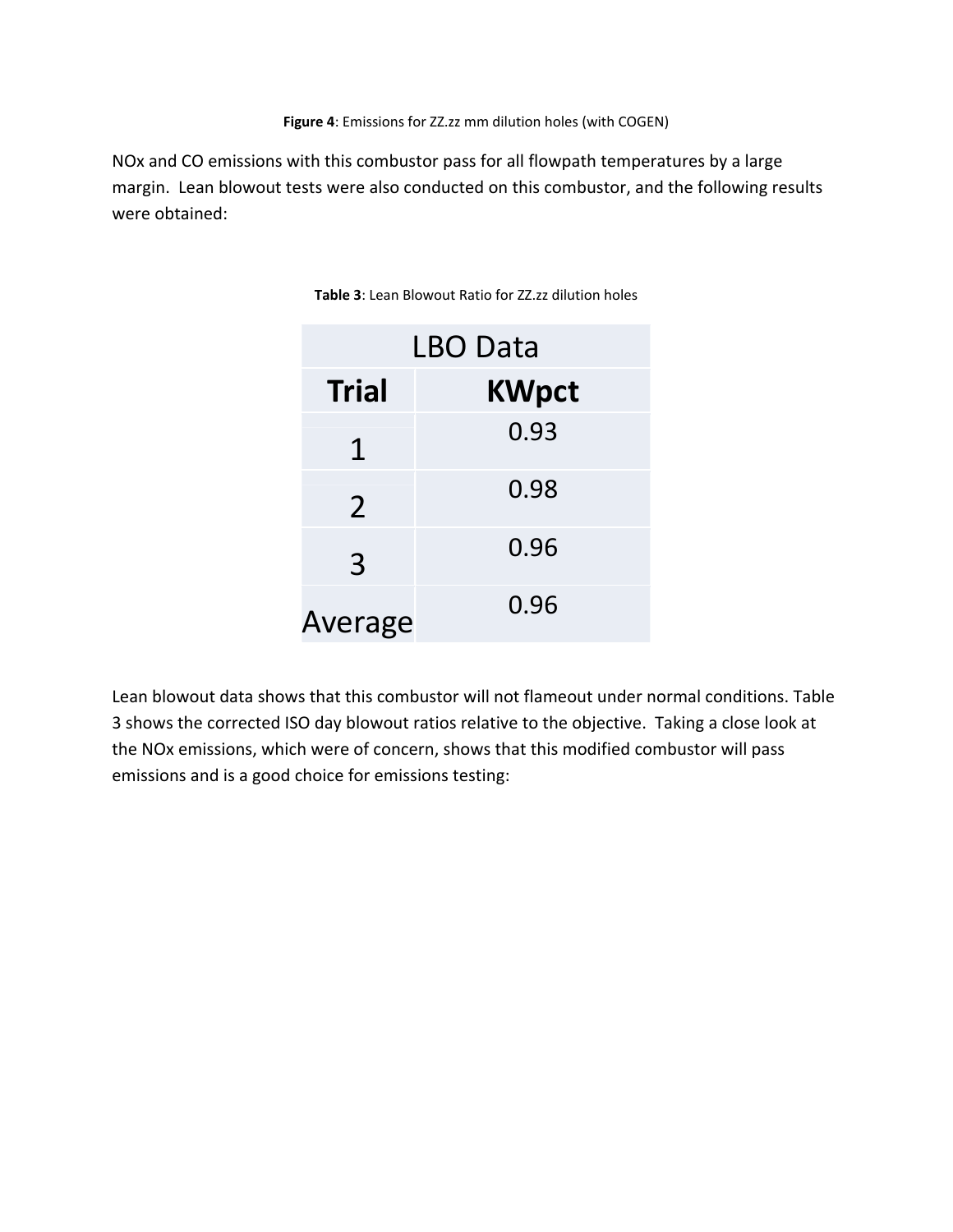

**Figure 5**: NOx emissions for each combustor

The ZZ.zz mm combustor will be used in the official CARB emissions test in early September.

### **Arctic Turbine Option**

FlexEnergy has recently been marketing their microturbines in cold weather locations, and looks to manufacture a turbine that will start and function after being cold‐soaked to below ‐40°F. Part of my responsibilities during my UTSR Fellowship internship was to begin the initial design phase of this arctic option.

To begin my research on this turbine, I reviewed all parts of the current design and distinguished which parts would require change for the arctic temperature. All elastomers and seals were identified, and replacement parts were found. The lubricant system was completely analyzed, and the proper heating equipment was used to insure that warm oil was circulated through the machine.

Considering that the compressor would receive inlet air at a temperature below ‐40°F in this scenario, a complete material analysis of the compressor blade alloy was also necessary. Key material properties were examined, and alloys were ranked in order of their appropriateness for the arctic turbine option: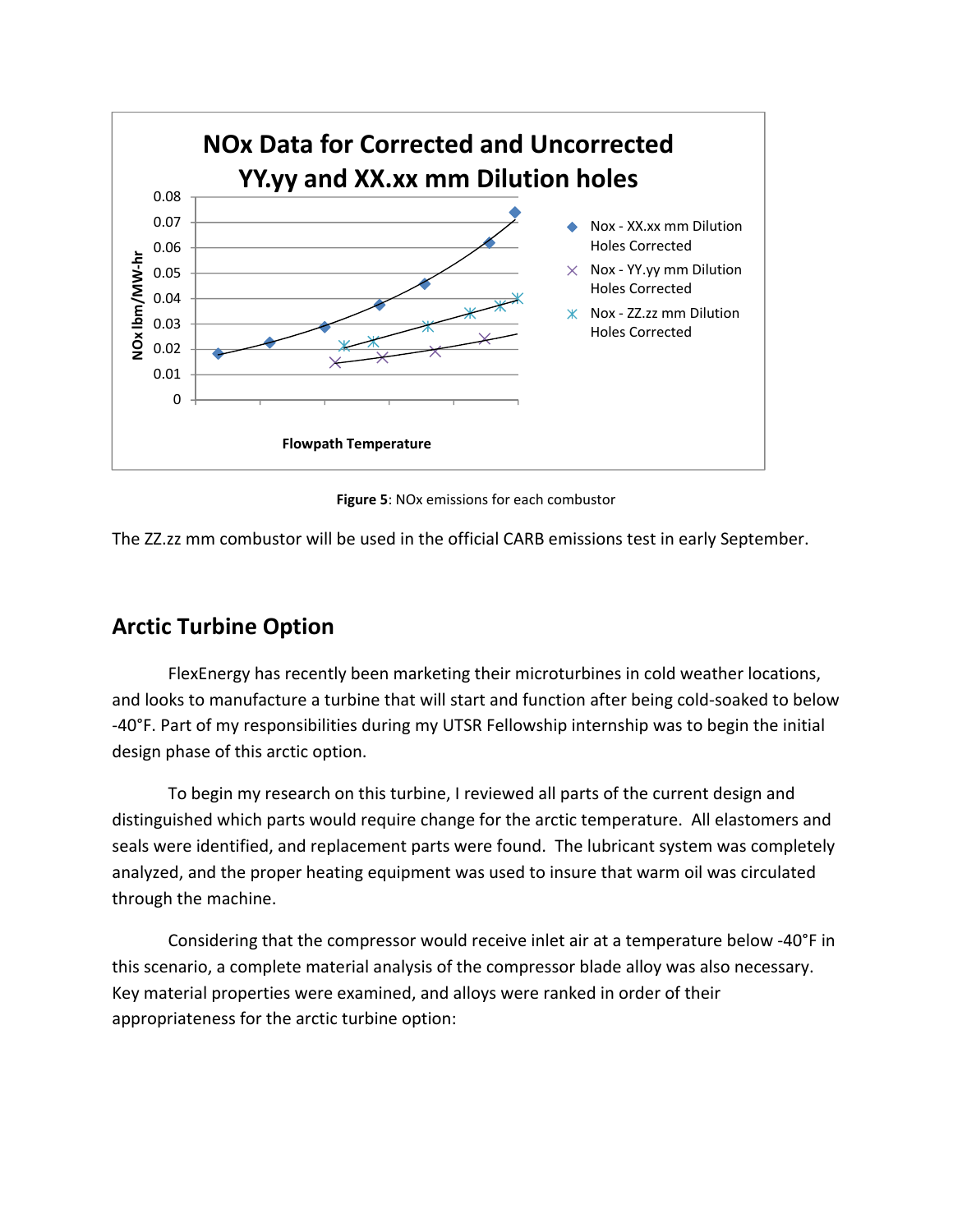

**Figure 6**: Tensile Strength of Examined Alloys



**Figure 7**: Yield Strength of Examined Alloys



**Figure 8**: Percent Elongation of Examined Alloys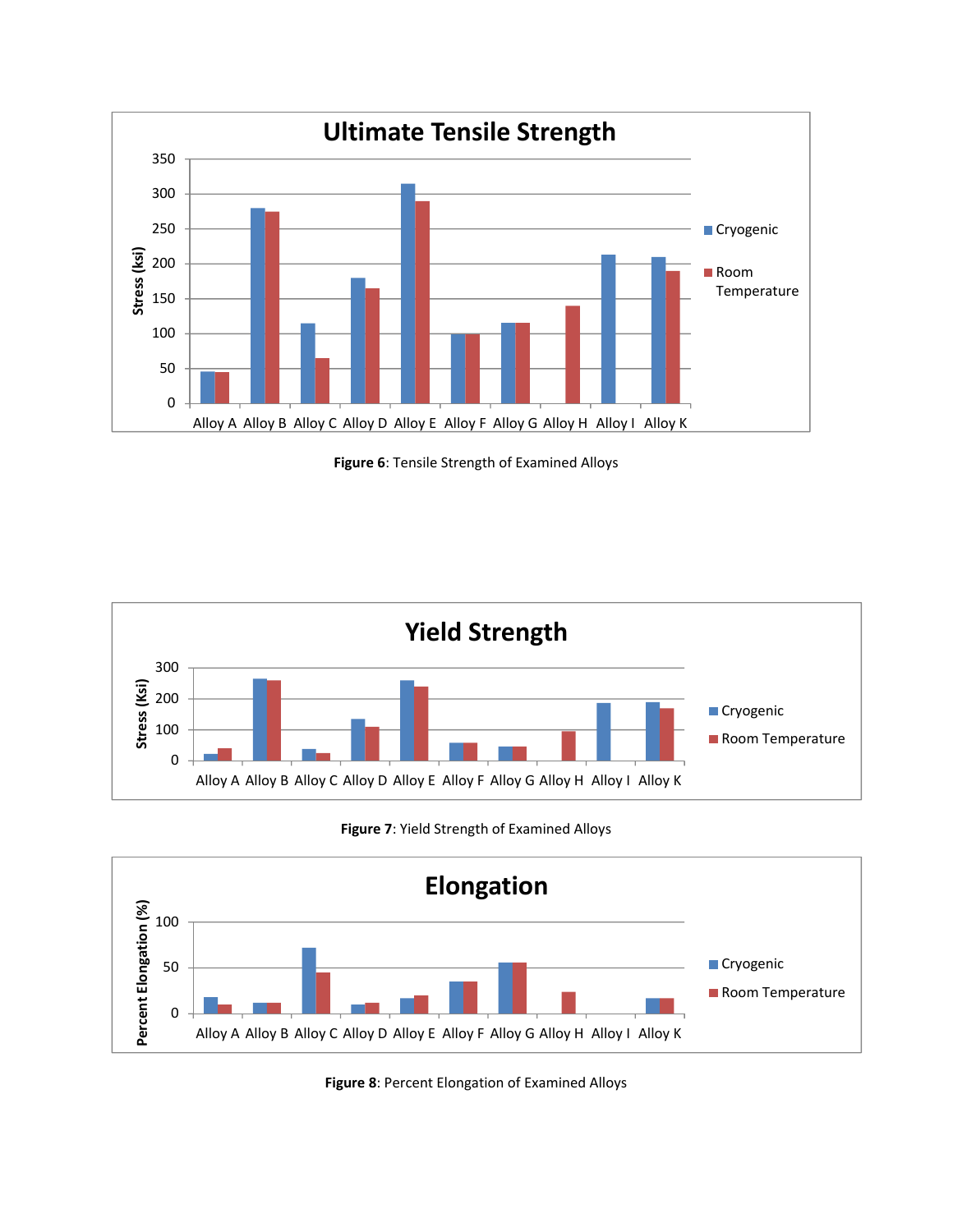

**Figure 9**: Percent Area Reduction of Examined Alloys



**Figure 10**: Chary Impact Test of Examined Alloys

From the above characteristics, three alloys were chosen as the top candidates for the new compressor blade material. Further testing is required to choose from these three alloys.

Ultimately, there are many parts of the MT 250 that can't be verified to function at a temperature below -40 °C. All but seven of one hundred and eighty-four electrical components are known to function at this cryogenic temperature. Test strategies to freeze individual components were identified, and ultimately, a plan to freeze a cryogenically functioning turbine to below the ‐40°C temperature was established.

#### **Acknowledgements:**

The UTSR Fellowship Program has been incredibly rewarding for me this summer. My experience at FlexEnergy has greatly expanded my knowledge of emissions, heat transfer, and materials science. This fellowship has also served as a valuable transition from the academic to the industrial world.

I'd like to particularly thank Jeff Armstrong, Thomas Hackett, Robert Mayoral, and many others who made my stay at FlexEnergy great. Thanks for your knowledge, guidance and patience throughout this summer!